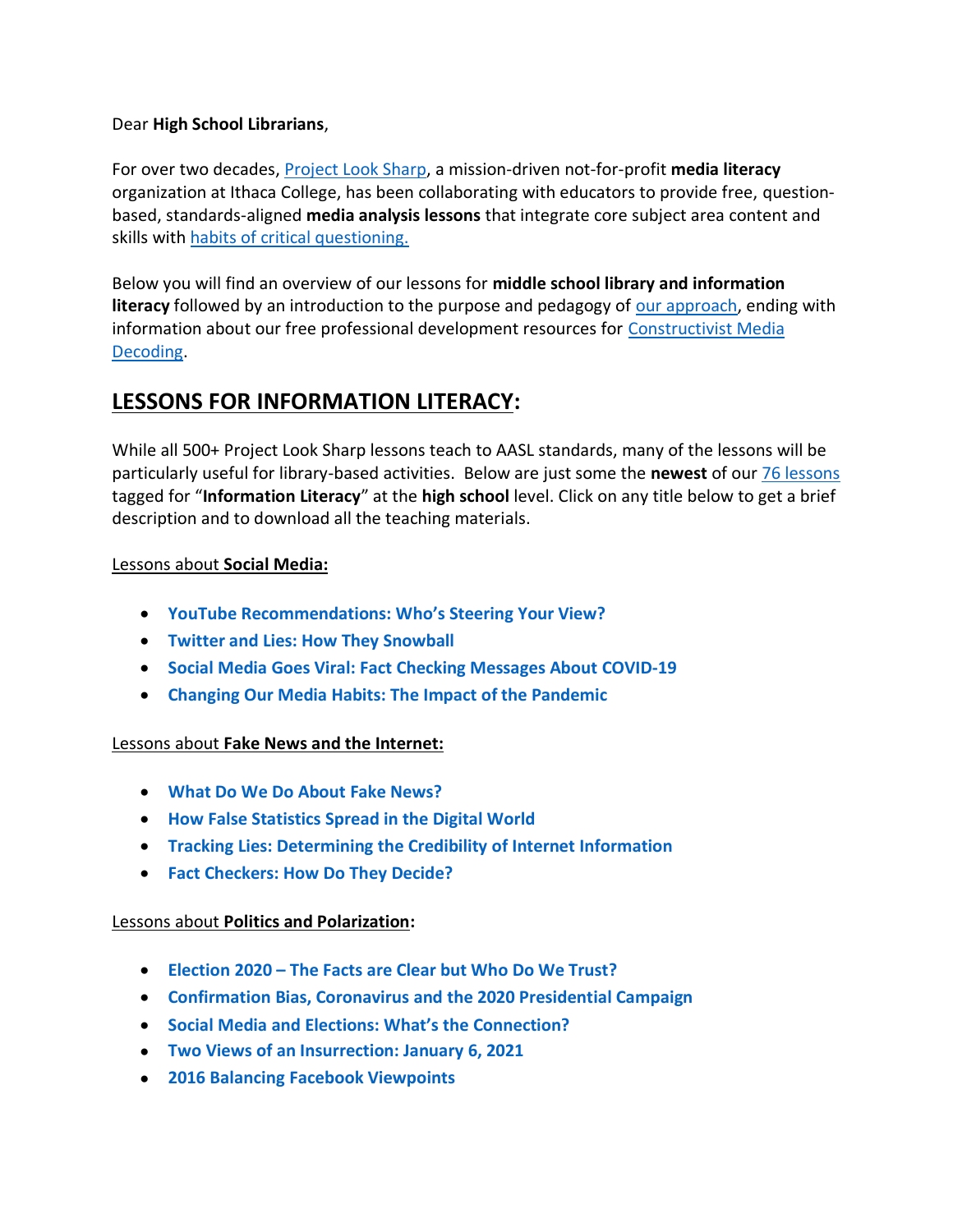### Lessons about **Identity and Stereotypes:**

- **Selling [Masculinity:](https://projectlooksharp.org/front_end_resource.php?resource_id=460) What Kind Would You Like?**
- **Seeing Body Image Through [Instagram](https://projectlooksharp.org/front_end_resource.php?resource_id=489) Filters**
- **[Representations](https://www.projectlooksharp.org/front_end_resource.php?resource_id=560) of Asian People in the Media**
- **Google Image Searches – Do They Promote or Counter [Stereotypes?](https://www.projectlooksharp.org/front_end_resource.php?resource_id=483)**
- **[Pronouns](https://www.projectlooksharp.org/front_end_resource.php?resource_id=467) & Gender Identity: Who Gets to Choose?**
- **Pride in Our Hispanic Heritage: Countering [Stereotypes](https://www.projectlooksharp.org/front_end_resource.php?resource_id=472)**

# **CONSTRUCTIVIST MEDIA DECODING:**

Our [constructivist approach](https://projectlooksharp.org/our-approach.php) is particularly effective for leading civil and reflective documentbased analysis about **potentially polarizing issues**. Our lessons and methodology help students learn to habitually ask key questions; assess truth, credibility, and accuracy in media messages; and become **metacognitive** about their own thinking.

We believe that the critical analysis of all media messages - from books to blogs, TV to TikTok must become habitual for all our students. They need **continual practice** in asking [critical](https://projectlooksharp.org/Resources%202/Project%20Look%20Sharp%20Key%20Questions%20Both.pdf)  [thinking questions](https://projectlooksharp.org/Resources%202/Project%20Look%20Sharp%20Key%20Questions%20Both.pdf) such as:

- *Who produced this for what purpose?*
- *Is the source and information credible?*
- *What are the biases in this message?*
- *How does my own identity influence how I see this?*

For this kind of self-reflective critical analysis to become ingrained, we need to have students practice this questioning, in age-appropriate ways, from kindergarten through  $12<sup>th</sup>$  grade, and in diverse subject areas. And we need effective and **efficient methodologies and free materials** to support the integration of media analysis into the core curriculum – helping us to teach what we already teach in ways that **engage more students** more effectively.

Project Look Sharp has published over [500 media analysis lessons](https://www.projectlooksharp.org/search-result.php?search%5Bkeyword%5D=&search%5Bcategory%5D=lessons) on our website and over [70](https://www.projectlooksharp.org/search-result.php?search%5Bkeyword%5D=&search%5Bcategory%5D=PD)  [professional development resources](https://www.projectlooksharp.org/search-result.php?search%5Bkeyword%5D=&search%5Bcategory%5D=PD) for this purpose. All our lessons – including the lesson plans, media materials, and student handouts – are grant-funded so we can make them available **FREE for educators** through the [Project Look Sharp](https://projectlooksharp.org/index.php) website. All you need to do is set up an [account.](https://projectlooksharp.org/register.php)

# **LIBRARIANS AS LEADERS FOR MEDIA LITERACY:**

School librarians are in a unique position to help prepare our students for a world filled with powerful media messages that educate, entertain, persuade, and too often misinform. School librarians, with their expertise and training in information literacy, their broad perspective on the curriculum and their contacts with all teachers, are uniquely placed to lead this work.